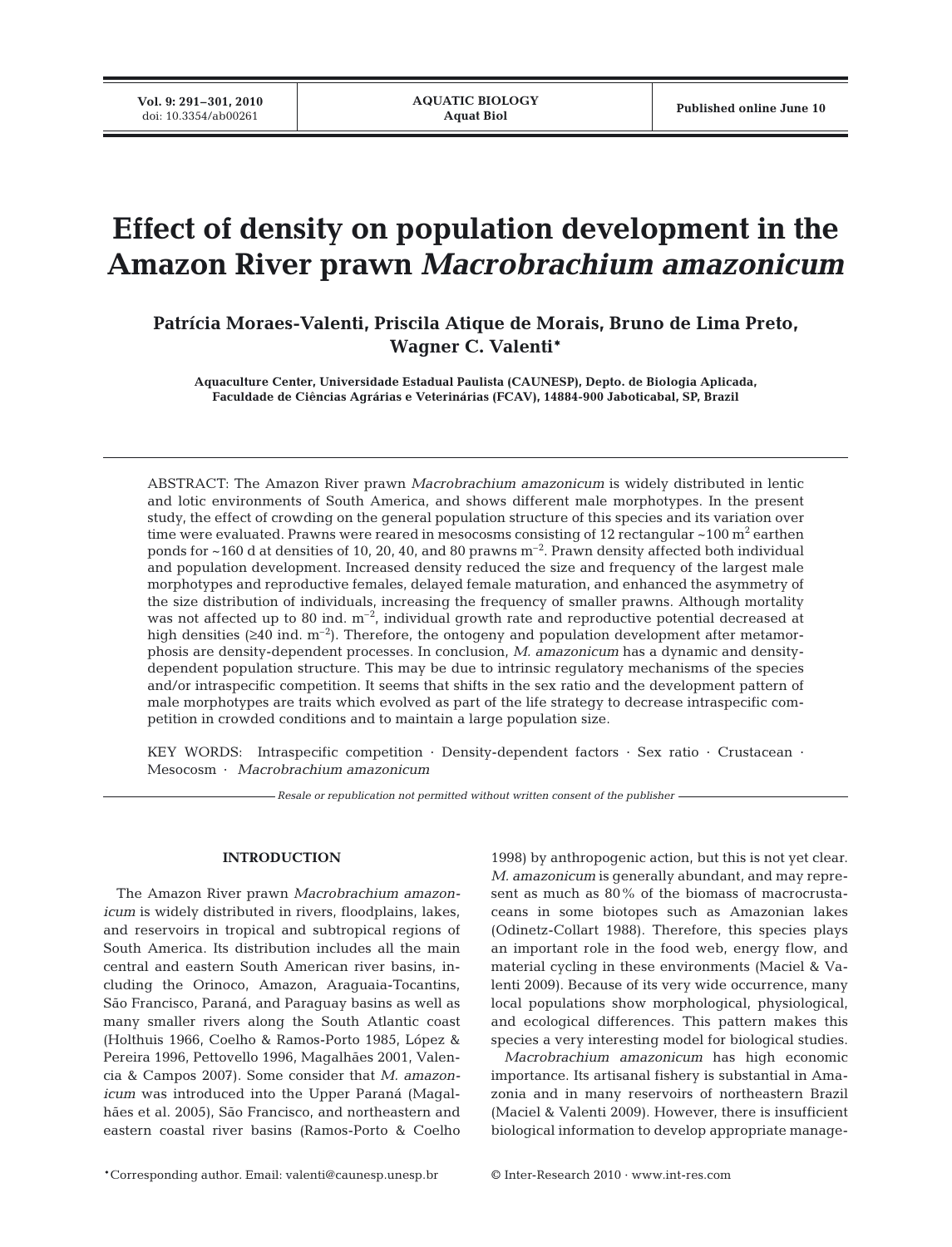ment plans for fisheries in order to guarantee longterm sustainability. *M. amazonicum* also has a high potential for aquaculture (Kutty 2005, New 2005). During the current decade, an intense research effort has been directed toward developing the technology for its commercial culture (Moraes-Valenti & Valenti 2010).

Despite the high biological and economic importance of *Macrobrachium amazonicum*, its population biology is poorly understood. Natural populations inhabiting coastal areas show great variability in size, due to heterogeneous growth caused by the existence of 4 male morphotypes (Moraes-Riodades & Valenti 2004, Santos et al. 2006, da Silva et al. 2009). Some population studies have been performed in the eastern (KCA Silva et al. 2002a,b, 2005, MCN Silva et al. 2007) and central (Odinetz-Collart 1991a,b) Amazon basin. These studies suggest that reproduction, recruitment, and the size distribution of the prawn are site-dependent. However, the data presented did not cover other important ecological aspects, such as the population density, structure of the male morphotypes, mortality rates, reproductive capacity, intraspecific competition, and density-dependent processes. Therefore, more research is needed to fully understand the population biology of the Amazon River prawn.

The aim of the present study was to evaluate the effect of density on population development of *Macrobrachium amazonicum* reared in mesocosms. We studied the density effect on the age at which prawns mature and the morphotypes appear; sex ratio; rates of growth, reproduction capacity, and mortality; as well as the general population structure and its variation over time. In addition to its theoretical importance, knowledge of population structure and development is essential for sustainable management of fisheries, and broodstock selection and management of heterogeneous growth in aquaculture. The use of mesocosms is a powerful method because it allows manipulative experiments, the use of replicates, and the control of many variables.

#### **MATERIALS AND METHODS**

**Collection and rearing.** *Macrobrachium amazonicum* juveniles were collected in Amazonian rivers in northeastern Pará state, Brazil (1° 13' 25" S, 48°17'40" W) and transported to the Crustacean Sector of the Aquaculture Center at São Paulo State University (CAUNESP), Jaboticabal, São Paulo (21° 15' 22" S, 48° 18' 48" W). Juveniles were allowed to grow and mature in an earthen pond. Ovigerous females with late embryonic eggs were selected from this set of wild animals and stocked in 50 l polyethylene tanks for hatching larvae. Larvae were cultured until metamorphosis in 120 l recirculating tank systems filled with brackish water (salinity: 10) for about 24 d. One week after metamorphosis, juveniles (0.01 g) were handcounted and randomly distributed in 12 freshwater mesocosms at 4 densities: 10, 20, 40, and 80 ind.  $m^{-2}$ . No information on *M. amazonicum* density in natural environments is available; however, the geometric variation of initial density chosen in the present study allows coverage of a broad range of this independent variable. Therefore, each mesocosm contained a population comprised of a single cohort. Although prawns could reproduce in the mesocosms, no recruitment occurred, because *M. amazonicum* larvae from coastal populations need brackish water to complete metamorphosis and settle on the bottom (Guest 1979). Predators and interspecific competitors were removed as soon as they were identified. A randomized complete blocks design with 4 treatments (initial population densities) and 3 replicates (mesocosms) was used.

**Mesocosm description.** The mesocosms were comprised of 12 rectangular  $\sim$ 100 m<sup>2</sup> ( $\sim$ 7.5  $\times$  14 m) earthen ponds with an average water depth of 1 m. Total water volume was about  $100 \text{ m}^3$ . The pond bottoms were limed (100 g  $m^{-2}$ ) and fertilized with cow manure  $(300 \text{ g m}^{-2})$  to enhance development of the benthos and plankton communities. The ponds were then filled with mechanically filtered water from a reservoir. A continuous water flow was provided to roughly simulate lotic environments. Turnover rate was ~35 l min–1 and residence time was about 2 d. Predators and competitors were excluded by means of 1 mm mesh screens set up at the inlet water pipe.

The most important water quality variables of each mesocosm were monitored and adjusted to nearly natural environmental conditions. Measurements were made in the morning (07:30 to 08:30 h) and afternoon (16:30 to 17:00 h). Temperature was determined daily using index thermometers (Incoterm) installed at both the surface and bottom of a single mesocosm, because it was previously demonstrated that temperature was the same in all 12 mesocosms. All other parameters were determined in every mesocosm. Secchi transparency was measured weekly, at 17:00 h, using a 20 cm Secchi disk. Dissolved oxygen was monitored weekly during the first 3 mo, and then measured daily; pH and electrical conductivity were monitored weekly; and total ammonia-nitrogen, nitrite-nitrogen, and total alkalinity were monitored biweekly. Dissolved oxygen was monitored using a YSI Model 55 oxygen meter (Yellow Springs Instruments). The pH values were determined using a YSI Model 63 digital pH meter (Yellow Springs Instruments). Total ammonia and nitrite concentrations were determined according to Solorzano (1969) and Bendschneider & Robinson (1952), respectively, using a Hach DR 2000 spectrophotometer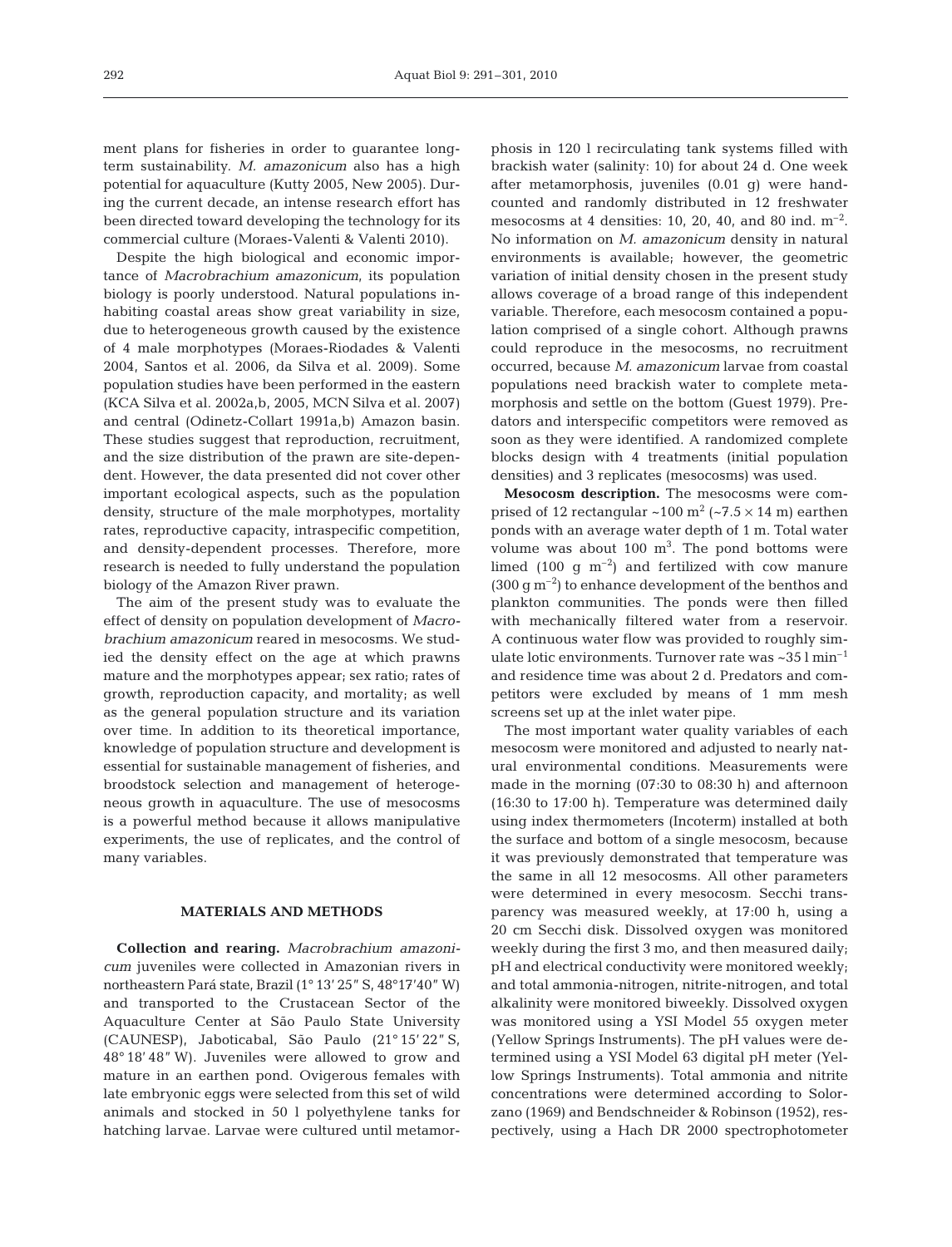(Hach). Alkalinity was determined by the titration method (APHA 2005; Method #2320B, Procedure 4a)

**Allochthonous feed input.** A commercial marine shrimp pelleted diet was supplied twice daily at 07:30 to 08:30 and 16:00 to 17:00 h. It was previously observed that *Macrobrachium amazonicum* takes this diet very well. The daily input in each mesocosm was 2.5 g  $m^{-2}$  during the first 4 wk. Thereafter, for Weeks 5 to 12, 9% of prawn biomass was supplied daily; for Weeks 13 to 18, the ration was reduced to 6% of the prawn biomass; and from Week 19 onwards to 3%. Prawn biomass was estimated in each mesocosm based on the individual mean mass obtained by monthly sampling and the expected survival and growth, assuming 1% mortality and 20% increase in mass per week. If the oxygen level was between 2.5 and 3.5 mg  $l^{-1}$  in the morning, the ration was reduced to half, and if the level was below 2.5 mg  $l^{-1}$ , it was omitted entirely. When these levels were recorded, a B-500 AQUAHOBBY (Bernauer Aquacultura) emergency aerator was used. This arrangement maintained an adequate level of dissolved oxygen at all times.

**Data collection.** A total of 50 prawns from each population were randomly obtained each month for the first 120 d of experiment. Pond bottom and bunds were seined using a 5 mm seine net. Prawns captured in each mesocosm were pooled and the sample was sorted using a random number table. Prawns were individually weighed using a Marte A 500 balance, with 0.01 g precision, and sexed. Males were classified into one of 4 male morphotypes, as described by Moraes-Riodades & Valenti (2004): translucent claw (TC), cinnamon claw (CC), green claw 1 (GC1), and green claw 2 (GC2). Females were classified as virgin females (VF), berried females (BF), and opened females (adult, non-ovigerous, OF), according to the criteria of Bauer (2004) for Caridea. After analysis, the prawns were returned to their respective mesocosms.

The experiment was terminated 158 to 161 d after stocking. The mesocosms were drained, and all surviving prawns were individually counted, killed in an ice bath (ice plus water, 0°C), packed in polyethylene bags, and frozen. During the next month, the prawns were defrosted and individually weighed, sexed, and classified into male morphotypes and female maturation phase, as described above.

**Data and statistical analyses.** The overall mean values of each water quality variable were independently determined for each mesocosm in the morning (M) and afternoon (A). The mean prawn mass and the frequency and mean mass of each male morphotype and each female demographic group were determined monthly in each sample, and in the entire population at the end of the experiment. The means of these variables were then computed for each initial population

size (treatments). Individual mass data from the 3 replicates were pooled by treatment and grouped into classes of 1 g for determining the individual sizefrequency distribution. The population size in each mesocosm was expressed as ind.  $m^{-2}$ .

Data were subjected to normality and homoscedasticity analysis using the Shapiro-Wilks and Brown-Forsythe (Sokal & Rohlf 1995) tests, respectively. When these conditions were satisfied, mean values were compared by 2-way ANOVA, performed as a mixed model, in which density is the fixed factor and block is the random factor; the null hypothesis of equal means on all densities was tested. If the conditions were not satisfied, the non-parametric Friedman test (Sokal & Rohlf 1995) was used. When differences were significant, mean values were compared by Fisher's least significant difference (Fisher-LSD) test. To evaluate the existence of significant differences in water quality between morning and afternoon periods, a Student's *t*-test was used when the results showed normality and homoscedasticity. Otherwise, the Mann-Whitney *U*-test (Sokal & Rohlf 1995) was used. The population reproduction potential was inferred from the number of berried females. The sex ratio was calculated as the number of males divided by the number of females, and the significance of differences was assessed by the *G*-test (Sokal & Rohlf 1995). The symmetry of mass-frequency distributions was tested according to Zar (1999). Values, expressed as proportions, were square root arcsine transformed prior to analysis; however, they are presented as non-transformed percentages for easier review. The significance level was set at  $p < 0.05$ .

The individual specific growth rate (*G)* was determined for the 12 populations at the end of the experiment, according to Bagenal & Tesch (1978):

$$
G = \frac{\mathrm{d}m}{m\mathrm{d}t} = \frac{\ln m_2 - \ln m_1}{t_2 - t_1} \tag{1}
$$

where  $m$  is the mean individual mass of prawns;  $m_1$  is *m* at the start of the experiment  $(t_1)$  and  $m_2$  is *m* at the end of the experiment  $(t_2)$ .

The instantaneous mortality rate (*k)* was determined for each population according to Krebs (1999):

$$
k = \frac{dN}{Ndt} = \frac{-\ln S}{t}
$$
 (2)

where *N* is the number of individuals; *S* is the finite survival rate at the end of the experiment; and *t* is the duration of the experiment in days.

The values of *G* and *k* and the mean density of survivors of each population were regressed against the logarithm of the initial population density. The significance of the regressions was assessed by ANOVA (Sokal & Rohlf 1995).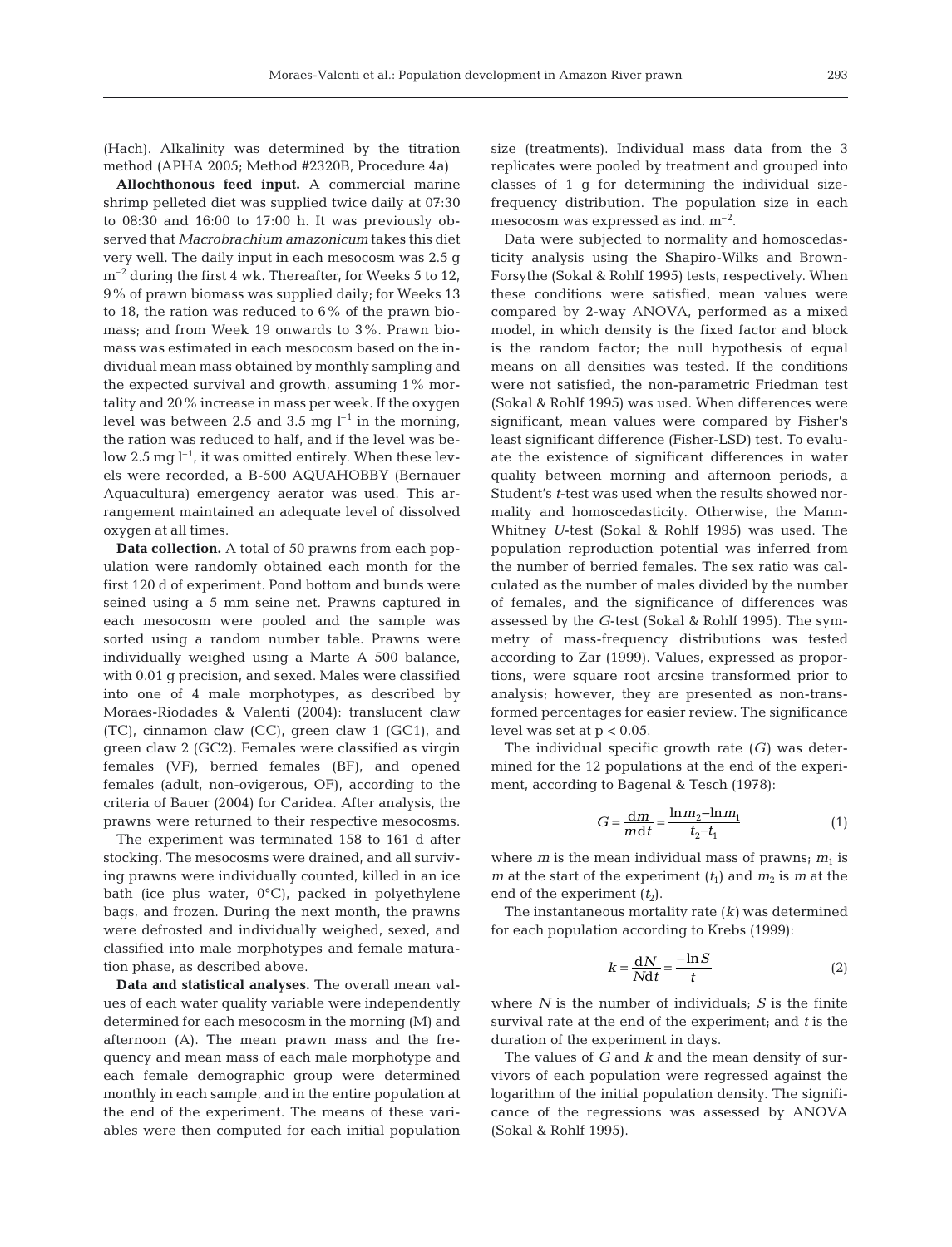|  |  | Table 1. Water-quality variables in the mesocosms (lowest and highest means ± SD). Differences among mesocosms were not sig- |  |  |  |  |
|--|--|------------------------------------------------------------------------------------------------------------------------------|--|--|--|--|
|  |  | nificant. Dissolved oxygen, pH and total ammonia-nitrogen were significantly different between morning and afternoon,        |  |  |  |  |
|  |  | whereas the other variables did not differ during the day. Temperature measured using index thermometers during 24 h         |  |  |  |  |

| Variable                                                                                                                                                                                                                     | Morning                                                                                                                                                                                                                                           |                                                                      | Afternoon                                                                                                                                                                                                                                                                     |  |  |  |
|------------------------------------------------------------------------------------------------------------------------------------------------------------------------------------------------------------------------------|---------------------------------------------------------------------------------------------------------------------------------------------------------------------------------------------------------------------------------------------------|----------------------------------------------------------------------|-------------------------------------------------------------------------------------------------------------------------------------------------------------------------------------------------------------------------------------------------------------------------------|--|--|--|
| Temperature $(^{\circ}C)$ – Bottom<br>– Surface                                                                                                                                                                              |                                                                                                                                                                                                                                                   | $28.5 \pm 1.9$ to $30.9 \pm 2.1$<br>$27.7 \pm 1.5$ to $29.4 \pm 1.8$ |                                                                                                                                                                                                                                                                               |  |  |  |
| Transparency (cm)<br>Dissolved oxygen $(mq l^{-1})$<br>pН<br>Conductivity ( $\mu$ S cm <sup>-1</sup> )<br>$N-NH_3 + N-NH_4^+ (\mu q l^{-1})$<br>$N-NO_2$ (ug $l^{-1}$ )<br>Total alkalinity (mq $l^{-1}$ CaCO <sub>3</sub> ) | $4.60 \pm 1.10$<br>$4.34 \pm 1.33$<br>to<br>$7.2 \pm 0.4$<br>to $7.3 \pm 0.5$<br>$92.05 \pm 14.33$ to $93.00 \pm 18.99$<br>$75.0 \pm 83.4$<br>to $91.1 \pm 82.6$<br>to $43.9 \pm 30.0$<br>$37.2 \pm 18.1$<br>to $37.8 \pm 10.8$<br>$36.3 \pm 6.3$ |                                                                      | to $62.2 \pm 10.4$<br>$59.3 \pm 8.6$<br>$7.62 \pm 1.84$ to $8.28 \pm 2.01$<br>$8.1 \pm 0.7$<br>to $8.2 \pm 0.7$<br>$94.82 \pm 13.57$ to $96.12 \pm 14.03$<br>$17.9 \pm 22.8$ to $52.7 \pm 75.2$<br>$39.4 \pm 19.5$ to $46.3 \pm 25.8$<br>to $36.9 \pm 10.8$<br>$35.7 \pm 7.0$ |  |  |  |

#### **RESULTS**

There were no significant differences in water quality variables among the mesocosms. Dissolved oxygen and pH were significantly higher and total ammonia was significantly lower in the afternoon (Table 1). The other variables did not differ significantly during the day.

Adult prawns appeared in the 2nd month in all treatments (Figs. 1 & 2). The frequency of TC males then decreased until the 4th month, whereas the frequency of CC males increased during the entire period except at densities of 10 ind.  $m^{-2}$  (Fig. 1). The frequencies of GC1 and GC2 were very low in the 2nd month at 40 and 80 ind.  $m^{-2}$ . GC2 only appeared in the 3rd month at 80 ind.  $m^{-2}$ . The GC1 and GC2 frequencies increased up to the 4th month and then decreased. In general, the  $10$  ind.  $m^{-2}$  treatment did not significantly differ from the 20 ind.  $m^{-2}$ , and both were significantly different from the 80 ind.  $m^{-2}$  treatment (Fisher's LSD post hoc test). The frequency of VF decreased from the 2nd month on, but was high and above 20% during the entire culture period in the 80 ind. m–2 treatment. In all treatments, the frequency of BF generally decreased as population density increased. For 10, 20, and 40 ind.  $m^{-2}$ , it increased over time up to the 3rd month and then stabilized.

At the end of the experiment, the percentages of morphotypes TC, and GC1 were not significantly different among the 4 densities, whereas the frequency of morphotype GC2 was significantly lower at densities of 40 and 80 ind.  $m^{-2}$  (Fig. 1). The percentage of VF did not differ between 10 and 20 ind. m–2 treatments, but was significantly higher at the higher densities (40 and 80 ind.  $m^{-2}$ ) compared to 10 and 20 ind.  $m^{-2}$  (Fig. 2). The proportions of BF were significantly lower at the density of 80 ind.  $m^{-2}$ , while the proportion of OF did not differ among treatments.

The body mass of TC and CC males reached 2 and 3.5 g, respectively, in the 2nd month (Fig. 3), and did not significantly increase thereafter during the experiment. The size of TC males stocked at 10 and 20 ind.  $m^{-2}$ 



Fig. 1. *Macrobrachium amazonicum*. Variation of male morphotypes during cohort ageing (mean  $\pm$  SE; n = 3). \*significant difference among treatments (ANOVA)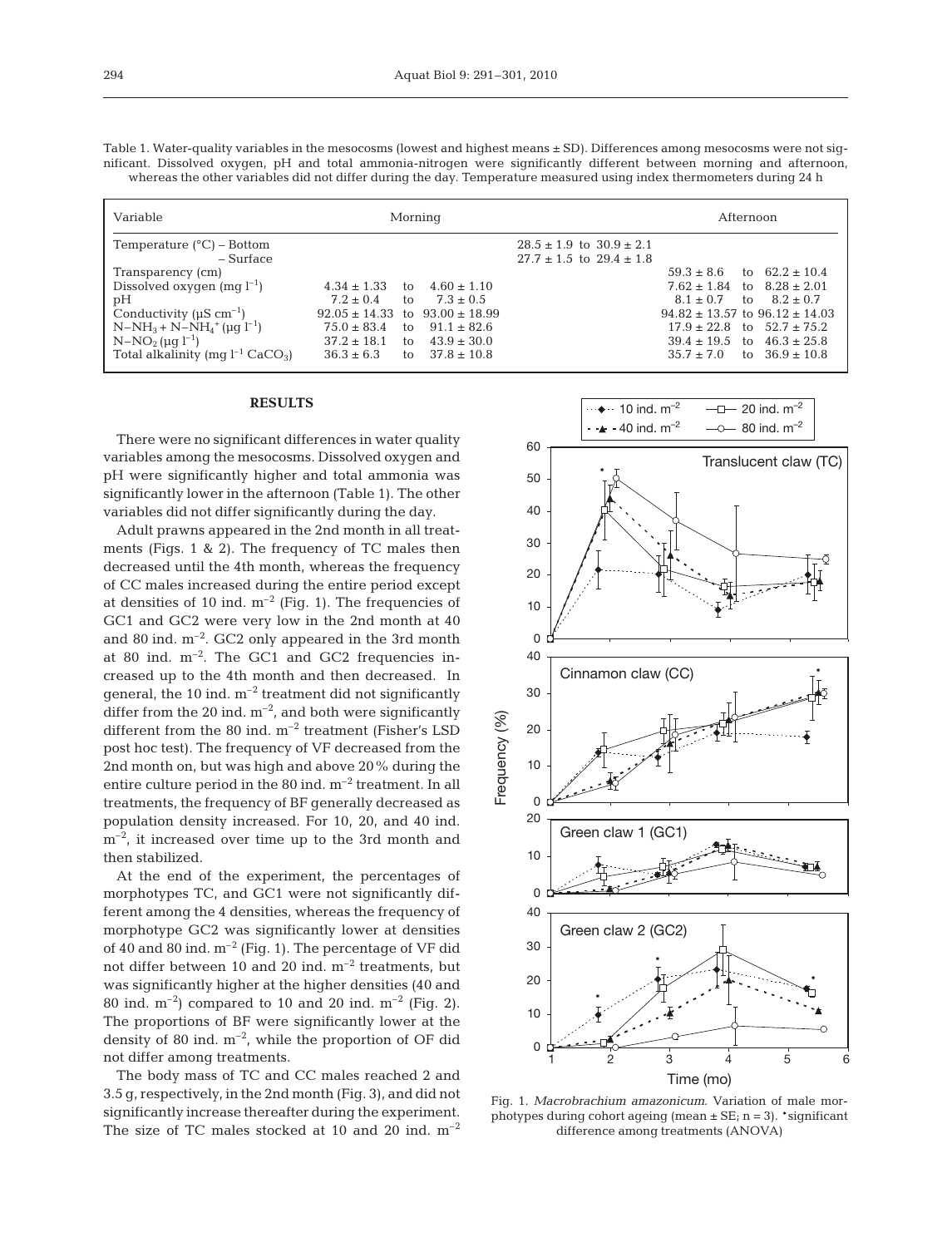

 $\rightarrow$  TC  $-I-CC$   $\rightarrow$  GC1  $\rightarrow$  GC2 16 10 ind.  $m^{-2}$ 14 12  $\circledcirc$ Mean mass (g) **Mean mass** 10 8 6 4 2 0 16 20 ind.  $m^{-2}$ 14 12  $\widehat{\mathcal{Q}}$ Mean mass (g) 10 **Mean mass** 8 6 4 2 0 12 40 ind.  $m^{-2}$ ම Mean mass (g) 10 Mean mass 8 6 4 2 0 80 ind. m<sup>2</sup> 10 Mean mass (g) Mean mass (g) 8 6 4 2 0 123456 Time (mo)

Fig. 2. *Macrobrachium amazonicum*. Variation of female groups during cohort ageing (mean  $\pm$  SE; n = 3). \*significant difference among treatments (ANOVA). For virgin (VF) and berried females (BF), generally the 10 ind.  $m^{-2}$  treatment did not significantly differ from the 20 ind. m–2 treatment, and both were significantly different from the 80 ind.  $m^{-2}$  treatment (Fisher's LSD post hoc test)

Fig. 3. *Macrobrachium amazonicum*. Variation in prawn mass during cohort ageing (mean ± SE). At all stocked densities, mass of TC and CC males did not significantly differ over time, while mass of GC1 and GC2 males significantly increased. TC mass differed significantly among densities every month; CC mass only differed after 5.5 mo of stocking; GC1 and GC2 significantly differed from the 4th and 3rd months onward, respectively. When ANOVAs were significant, Fisher-LSD post hoc test showed that generally the 10 ind. m–2 treatment did not significantly differ from the 20 ind. m–2 treatment, and both were significantly different from the 80 ind.  $m^{-2}$  treatment. TC: translucent claw; CC: cinnamon claw; GC1: green claw 1; GC2: green claw 2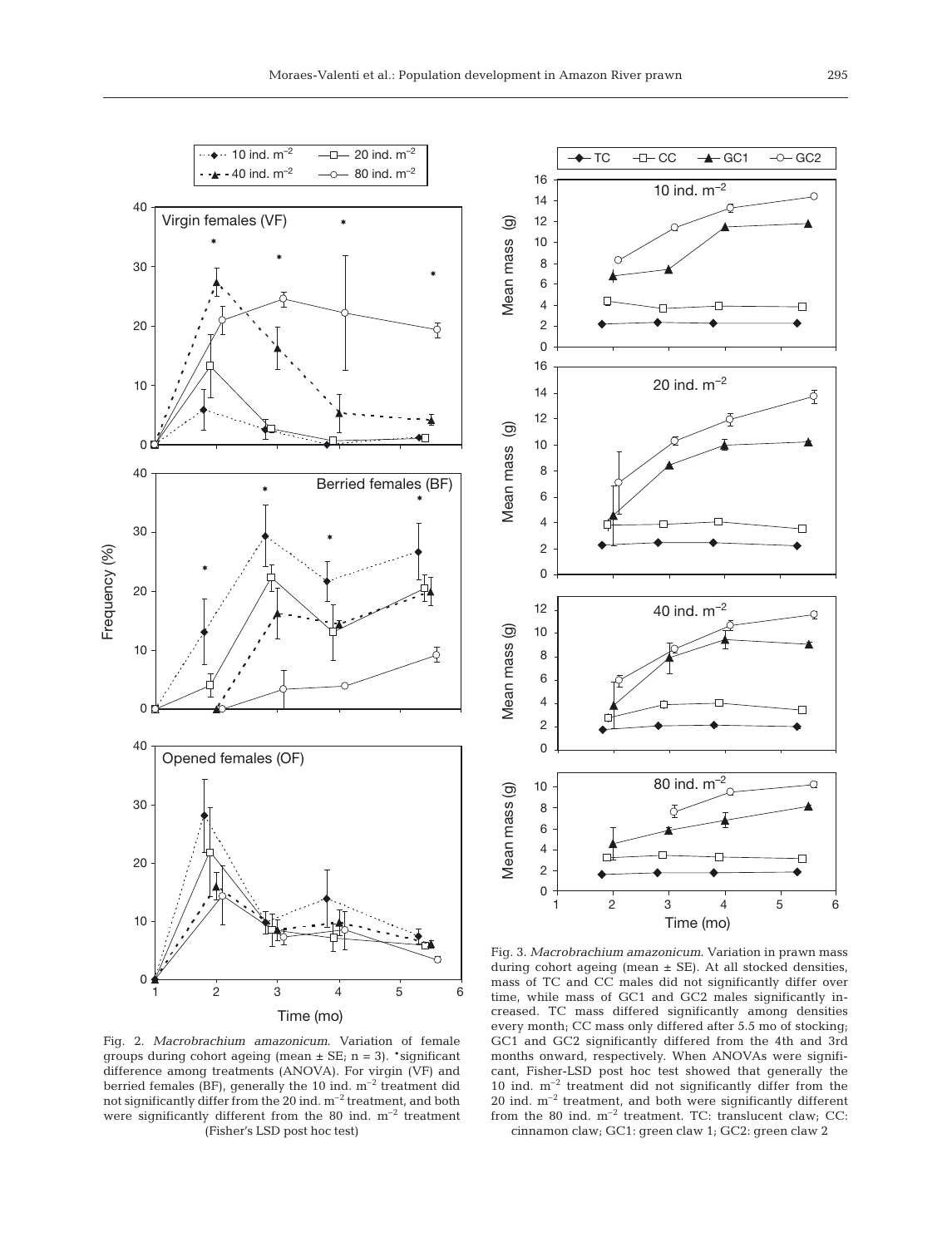

Fig. 4. *Macrobrachium amazonicum*. Variation in the mass of berried females (BF) during cohort ageing. Each point represents the mean of 3 replicates; vertical bars represent standard errors and asterisks indicate significant difference among treatments. In general, BF mass differed among all densities

from the 3rd month onward (Fisher's LSD post hoc test)

differed significantly from those stocked at 80 ind.  $m^{-2}$ every month. The same occurred with CC males, but only at the end of the experiment. On the other hand, GC1 and GC2 males grew throughout the experiment (Fig. 3), and their mean body mass differed among treatments from the 4th and 3rd months onward, respectively. BF grew slowly, but their body mass significantly differed in all treatments from the 3rd month onward (Fig. 4).

The final population numbers of BF and GC2 increased with density up to  $40$  ind.  $m^{-2}$  and then stabilized (Fig. 5). The sex ratio (M:F) deviated significantly from 1:1 in all treatments during the experiment, except in the 10 and 40 ind.  $m^{-2}$  treatments at the 2nd month; it increased up to the 4th month and then stabilized in all treatments (Fig. 6).

All the populations showed significant positive asymmetrical distributions of prawns in size classes at the end of the experiment (Fig. 7). This asymmetry increased as density increased. In addition, 2 modes could be recognized. The smaller size-class peaks were comprised of TC and CC males and females and the mode was the 2 to 3 g class in all populations. The larger size-class peaks contained mainly GC1 and GC2 males, and their modes decreased as population density increased.

The instantaneous growth rate  $(G)$  varied from  $36.6 \times$  $10^{-3}$  to  $41.3 \times 10^{-3}$  and decreased as population initial size increased (Fig. 8a), whereas the instantaneous mortality rate (*k*) ranged from  $1.5 \times 10^{-3}$  to  $3.5 \times 10^{-3}$ and did not differ among populations (Fig. 8b). Final population density ranged from 7.0 to 63.0 ind.  $m^{-2}$  and increased linearly with increasing initial population density (Fig. 8c).



Fig. 5. *Macrobrachium amazonicum*. Variation in the number of (a) reproductive females and (b) dominant males with increases in population density. Numbers indicate the quantity of overlapping measured values. GC2: green claw 2



Fig. 6. *Macrobrachium amazonicum*. Variation in sex ratio (M:F) for each initial density treatment during cohort ageing. Each point represents the mean of 3 replicates; vertical bars represent standard errors and asterisks indicate significant difference among treatments (*G*-test). At the 2nd month, sex ratio at 40 ind.  $m^{-2}$  significantly differed from 20 and 80 ind.  $m^{-2}$ , whereas it differed among all densities after 5.5 mo of stocking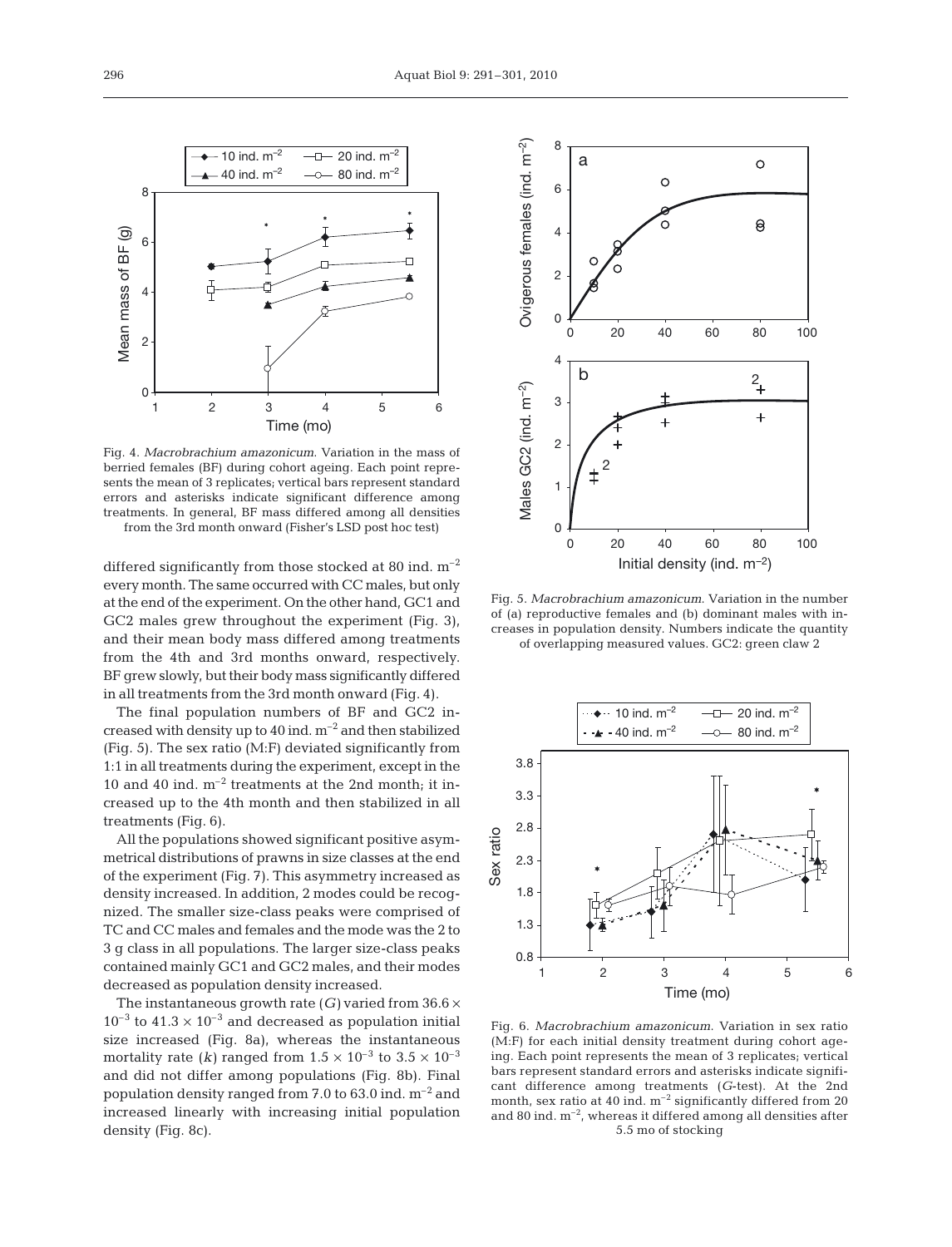

Fig. 7. *Macrobrachium amazonicum*. Frequency of individual prawn size at each initial density after ~160 d of cohort ageing. N: total population size (data were pooled from 3 replicates); *g*1: measure of symmetry (tests demonstrated that all populations showed highly significant positive asymmetry)

# **DISCUSSION**

### **Abiotic factors**

*Macrobrachium amazonicum* tolerates a wide range in abiotic factors (Maciel & Valenti 2009). Juveniles of a Paraná River basin population were collected in freshwater with conductivity of  $~60~\mu$ S cm<sup>-1</sup>, temperature varying from 20 to 30°C, and pH of 5.7 to 7.4 (Bialetzki et al. 1997). Montoya (2003) and Silva et al. (2005) reported the occurrence of adults in oligohaline waters (salinity 0.5 to 5) of the Orinoco River delta and



Fig. 8. *Macrobrachium amazonicum*. Relationships between (a) instantaneous growth rate  $(G)$  and initial density  $(D_i)$  (N = 12, *F* = 129.06,  $p = 4.9 \times 10^{-7}$ ; (b) instantaneous mortality rate (*k*) and  $\log D_i$  (N = 12, *F* = 0.42, p = 0.53); and (c)  $\log$  density of survivors  $(D_s)$  and  $\log D_i$  (N = 12, F = 707.99, p = 1.3  $\times$  10<sup>-10</sup>). Numbers indicate the quantity of overlapping measured values. r 2 : coefficient of determination; *b*: linear regression coefficient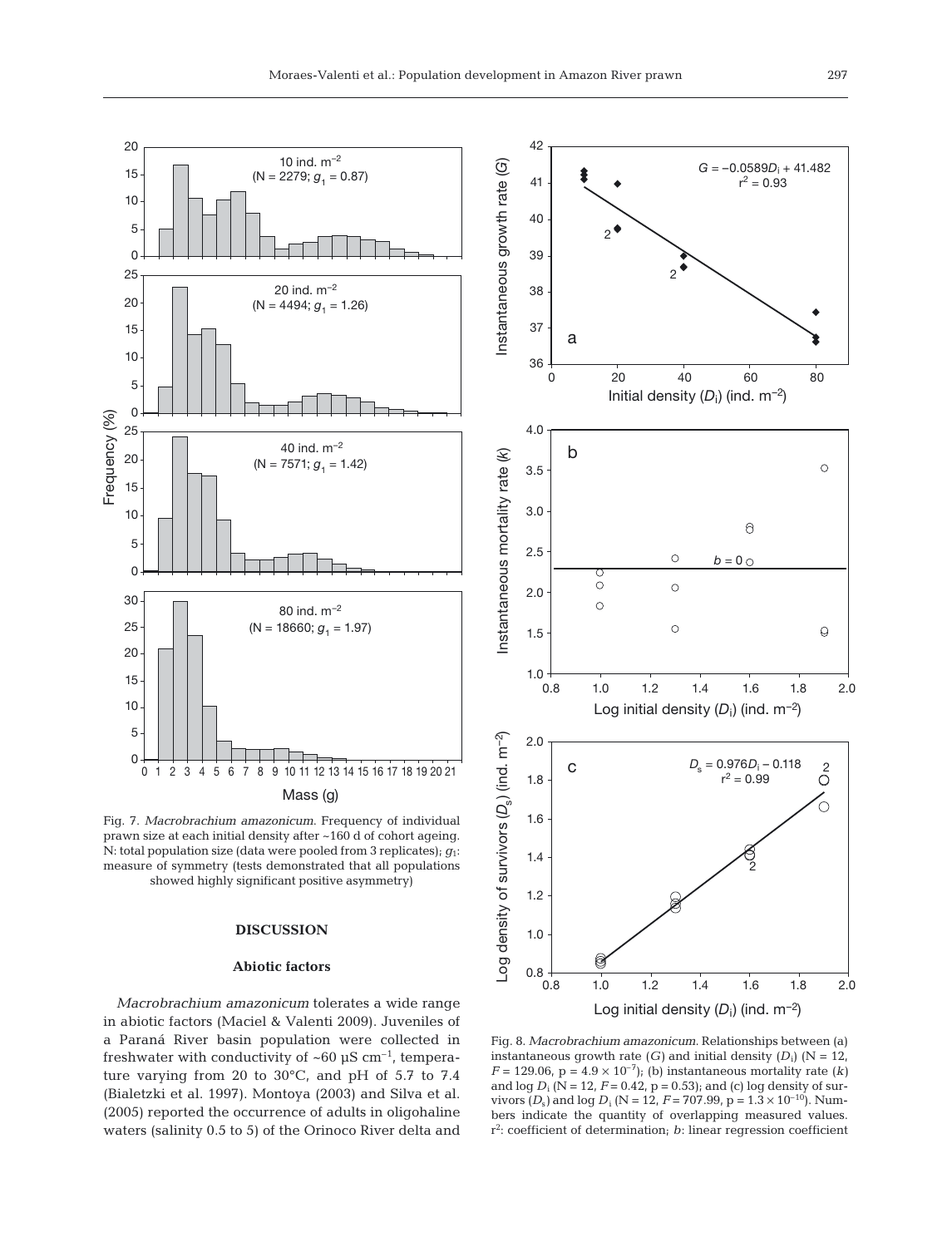the Pará River estuary (eastern Amazon basin), respectively. Adults and juveniles of Amazonian coastal populations occur in freshwater, at temperatures varying from 26 to 30°C, oxygen levels varying from 2.1 to 6.9 mg  $l^{-1}$ , and pH from 6.2 to 6.8 (Silva et al. 2002a,b, 2005). Adults were observed in the Orinoco basin in temperatures around 28°C and oxygen varying from ~3.5 to ~7.7 mg  $l^{-1}$  (Montoya 2003). In the Jaguaribe River (South Atlantic Basin), a large population of *M. amazonicum* lives in waters at temperatures ranging from 27.5 to 31°C, dissolved oxygen from 4.6 to 6.1 mg  $l^{-1}$ , and pH from 7.4 to 8.4 (Sampaio et al. 2007). In some reservoirs in northeastern South America, prawns live in ion-rich alkaline waters of conductivity 700 to 4200  $\mu$ S cm<sup>-1</sup> and pH 7.3 to 9.9 (O. Odinetz-Collart unpubl. data). Therefore, the water quality parameters in the mesocosms probably matched the main water quality variables observed in natural waters inhabited by *M. amazonicum*. In addition, the daily variation of dissolved oxygen, pH, and total ammonia indicated that photosynthesis and decomposition were occurring in the mesocosms. Therefore, we can infer that the major biological processes had occurred and the mesocosms roughly simulated the natural environment.

#### **Morphotypes**

Our mesocosm experiment showed that prawn density affected both individual and population development*.* Increasing density reduced the size and frequency of the largest male morphotypes (GC1 and GC2) and reproductive females (BF), delayed female maturation, and enhanced the asymmetry of the individual size distribution, increasing the frequency of smaller animals. Therefore, if this also occurs in the field, ontogeny and population development after metamorphosis are density-dependent processes in *Macrobrachium amazonicum*.

The proportion of each male morphotype varied over time, and the male population structure was densitydependent. Male morphotypes and mature females appeared at the same cohort age. Thus the structure in morphotypes may be related to the reproductive process. The 4 morphotypes appeared between the 1st and 2nd months after cohort stocking in all treatments (i.e. around the 3rd month of prawn age) and remained in the populations. The frequency of TC was high in the 2nd month (except at 10 ind.  $m^{-2}$ ) and decreased over time, while the frequencies of the other morphotypes increased. The reduction in the frequencies of GC1 and GC2 males after ~160 d indicates that these animals have a short lifespan. The TC morphotype probably represents a group of males in the population, which presumably do not expend energy for growth and reproduction, but can move to the next phase to replace dead dominant prawns if environmental conditions are favorable. Therefore, the development of morphotypes is a continuous and densitydependent process. According to D'Abramo et al. (1989), *Macrobrachium rosenbergii* populations stocked in ponds pass through many developmental stages to reach a stable structure of male morphotype distribution. In the present experiment, a stable stage had not occurred by the termination of the experiment at ~160 d.

#### **Reproduction**

Females matured around 2 mo after metamorphosis, during the 2nd and 3rd month of age, when subjected to 10 or 20 ind.  $m^{-2}$  density, and matured a month later at 40 to 80 ind.  $m^{-2}$ . In addition, the size of BF decreased as crowding increased, decreasing individual fecundity, which varies with female mass (da Silva et al. 2004). This delay in maturation and reduction in size may be a strategy to decrease reproduction at high densities. The total number of reproducing females increased from  $\sim$ 2 to  $\sim$ 5 ind. m<sup>-2</sup> as population density increased up to 40 ind.  $m^{-2}$ , suggesting no density effect at low densities. However, the total number of reproducing females remained constant (about 5 ind.  $\rm{m}^{-2}$ ) from 40 to 80 ind.  $\rm{m}^{-2}$ , indicating a compensating density dependence (Begon et al. 2006) at these population sizes. A similar pattern was observed for dominant GC2 males, which increased from ~1 to ~3 up to 40 ind.  $m^{-2}$  and then stabilized. In contrast, total survivors increased linearly with increasing density after 160 d of stocking. Therefore, density-dependent factors may limit the productivity of the population at densities above 40 ind.  $m^{-2}$  by restricting the number of breeding females and males and reducing the mass (and fecundity) of reproductive females.

The proportion of males increased during population development up to the 4th month. This might be due to higher mortality of females, or to sex reversal, although the latter has not yet been reported in *Macrobrachium* species. Both hypotheses lead to a decrease in reproductive effort. On the other hand, the data suggest that when the competition becomes more intense as prawns grow and presumably need more resources, most of the population is comprised of stunted males, which do not grow or reproduce and thus consume fewer resources. This reduces intraspecific competition, and is an alternative to the self-thinning process based on mortality (Begon et al. 2006) as individuals grow. In some wild populations, there are more females than males (Odinetz-Collart 1987, 1988, 1991b,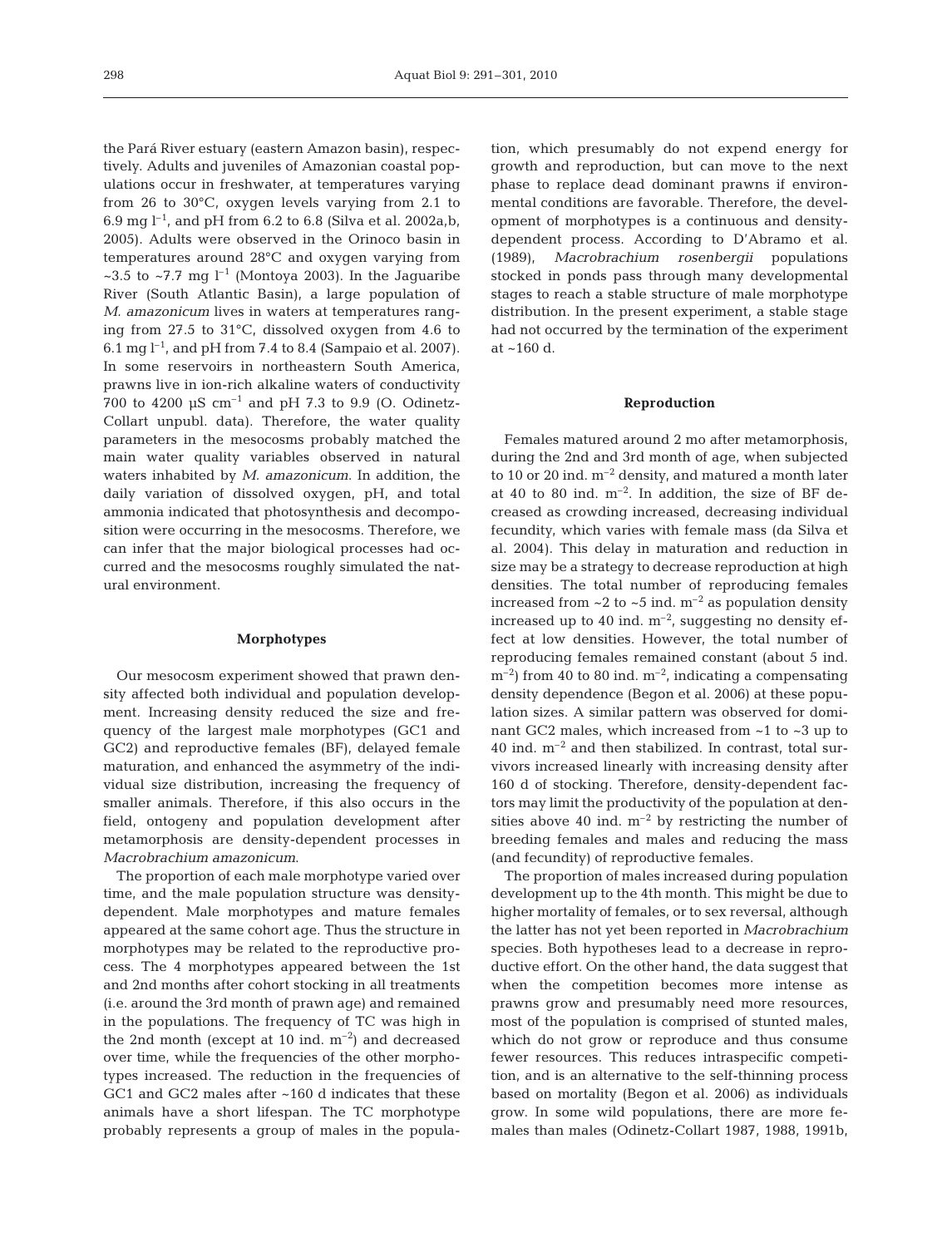Gamba 1997, Silva et al. 2005, Sampaio et al. 2007), whereas males are more frequent in others (Silva et al. 2002a,b). Although some sampling bias may have occurred in these studies, it seems that the sex ratio varies in different wild populations and may be driven by environmental or population factors.

#### **Competition**

Individual size frequency was strongly affected by density; asymmetry and the frequency of small animals increased as density rose. Therefore, some individuals are more affected by intraspecific competition than others. This suggests a strongly asymmetrical and hierarchical competition (Begon et al. 2006) in *Macrobrachium amazonicum*. This may be related to their aggressive, social and territorial behavior, which is a characteristic of freshwater prawns, as has been demonstrated for *M. rosenbergii* (Peebles 1979a,b, Cohen et al. 1981, Karplus 2005) and *M. iheringi* (Volpato & Hoshino 1984, 1987). According to this pattern, the available resources would be exploited primarily by the dominant males, which are able to establish and defend their territory. Males with no territory would remain stunted and would therefore need fewer resources, until a territory becomes available. Thus the development of a morphotype population structure may be a strategy to reduce competition among the males, preserving resources for the dominant ones, which are in the phase of high growth and reproduction activity. This strategy might reduce the intense competition at high densities, preventing energy waste with agonistic actions and high mortality. In fact, mortality was density-independent at least up to 80 ind.  $m<sup>-2</sup>$  and the density of survivors was proportional to the initial density in all populations in the present study. This means that the carrying capacity of the mesocosms was not attained during the experiment, which may reflect an efficient life strategy to prevent mortality and preserve high numbers of individuals as the cohort ages. An intrinsic factor of competition regulation may be the male morphotype structure, which may have evolved via natural selection in changing environments.

The regulation of the population size depends both on intrinsic population factors, such as genetic characteristics and intraspecific competition, and extrinsic factors, such as physical and chemical environmental factors, and interspecific competition and predation, which act on the prawns during ontogenetic development. Because the juveniles in this trial were randomly distributed in the mesocosms, it is highly improbable that genetic differences caused the effect observed. The main physical and chemical water parameters showed similar patterns in all mesocosms, and thus did not cause the variations observed in the vital rates, such as individual growth, reproductive capacity, and survival. In addition, competitors and predators were excluded. Therefore, it is reasonable to conclude that the observed variations among the populations were due to density-dependent factors.

Population density influences vital rates because it changes the magnitude of intraspecific competition. It may occur indirectly, by communal resource exploitation, or by direct interaction, i.e. competition by interference. When vital resources are insufficient, the competition intensifies. Increasing population density increases the level of intraspecific competition for vital resources, such as space and food. When one of these resources becomes insufficient, it becomes a limiting factor and the vital rates will decrease due to lack of the resource and higher energy expenditure caused by the stress resulting from interference competition. Space can be a major limiting factor, as in high densities each individual has a smaller area available to exploit. In the present experiment, the food supply was presumably abundant and proportional to the prawn biomass. However, *Macrobrachium amazonicum* may prefer natural food, as was demonstrated for *M. rosenbergii* (Schroeder 1983). If there is preferential food, competition for food will increase at higher densities, regardless of the amount of feed supplied. Competition by interference in freshwater prawns occurs due to social and agonistic behavior. Increasing density increases the possibility of encounters between individuals, thus increasing the frequency of social interactions and agonistic behavior. More energy expenditure resulting from territory dispute and defense at higher densities may reduce vital rates. However, it seems that this effect can be reduced (although not eliminated) by the development of a male morphotype population structure as discussed above.

## **CONCLUSIONS**

*Macrobrachium amazonicum* shows a dynamic and density-dependent population structure. Although mortality was not affected up to 80 ind.  $m^{-2}$ , individual growth rate and reproductive potential decreased at high densities  $(>40 \text{ ind. m}^{-2})$ . This change may be due to intrinsic regulation mechanisms of the species, exploitation intraspecific competition for space and food, and,/or direct interference by agonistic behavior. It seems that shifts in the sex ratio and the development pattern of male morphotypes are part of a life strategy to reduce intraspecific competition in crowded conditions and to maintain a large population size.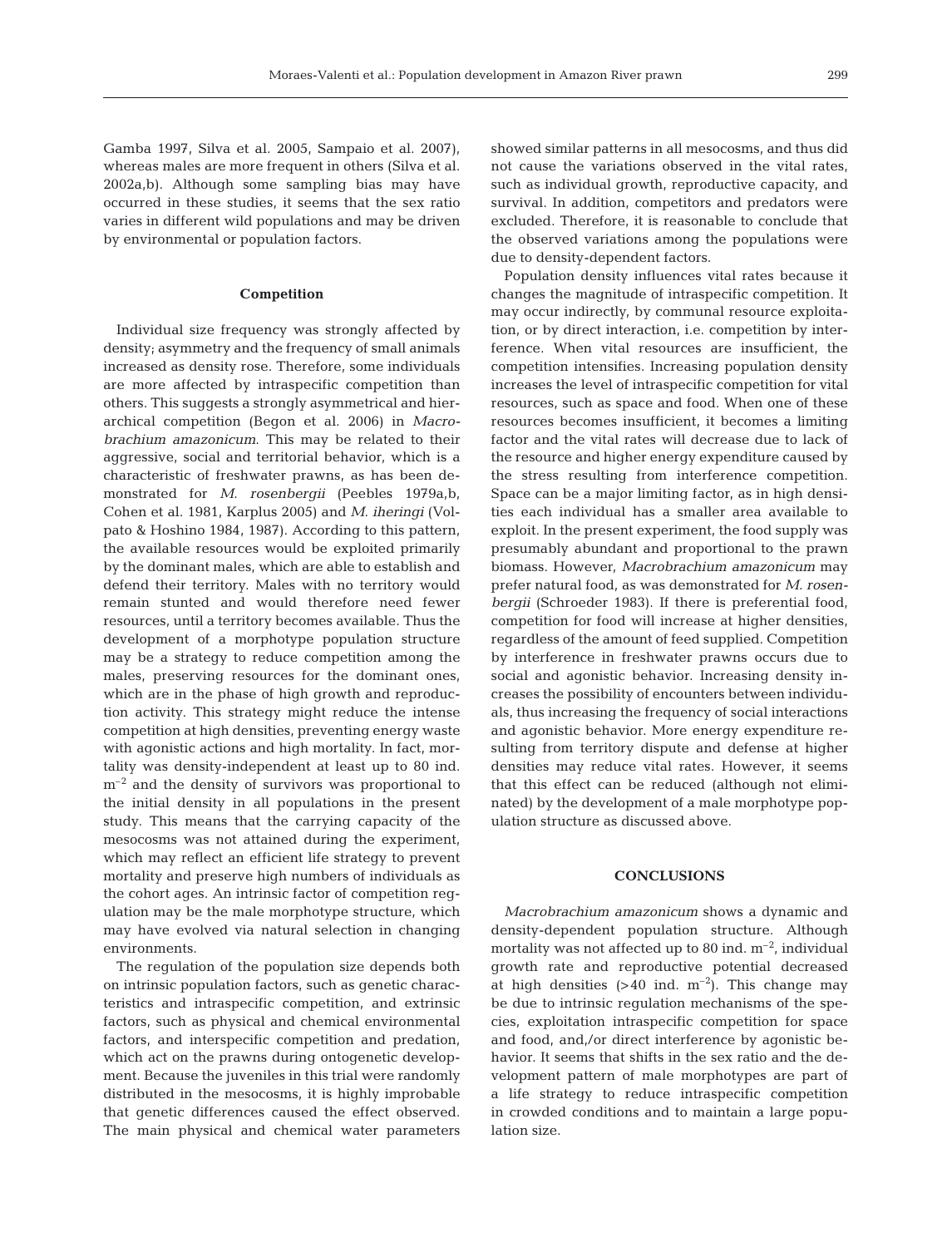*Acknowledgements.* We are grateful to Fundação de Amparo à Pesquisa do Estado de São Paulo and Conselho Nacional de Desenvolvimento Científico e Tecnológico for fellowships and for funding this research. We also thank the staff of the Crustacean Sector, CAUNESP for technical support.

#### LITERATURE CITED

- APHA (American Public Health Association) (2005) Standard methods for the examination of water and waste water. 21st edn. American Public Health Association, American Water Works Association and Water Environment Federation, Washington DC
- Bagenal TB, Tesch FW (1978) Age and growth. In: Bagenal TB (ed) Methods for assessment of fish production in fresh waters, 3rd edn. IBP Handbook no. 3. Blackwell, Oxford, p 101–136
- Bauer RT (2004) Remarkable shrimps: adaptations and natural history of the Carideans. University of Oklahoma, Norman, OK
- Begon M, Townsend CR, Harper JL (2006) Ecology from individuals to ecosystems, 4th edn. Blackwell, Oxford
- metric method for determination of nitrite in the sea water. J Mar Res 11:87–96
- Bialetzki A, Nakatani K, Baumgartner G, Bond-Buckup G (1997) Occurrence of *Macrobrachium amazonicum* (Heller, 1862) (Decapoda, Palaemonidae) In: Leopoldo's Inlet (Ressaco do Leopoldo), upper Paraná river, Porto Rico, Paraná, Brasil. Rev Bras Zool 14:379–390
- Coelho PA, Ramos-Porto MR (1985) Camarões de água doce do Brasil: distribuição geográfica. Rev Bras Zool 2:405–410
- Cohen D, Raanan Z, Brody T (1981) Population profile development and morphotypic differentiation in the giant freshwater prawn *Macrobrachium rosenbergii* (de Man). J World Maric Soc 12:231–243
- ► D'Abramo LR, Heinen JM, Robinette HR, Collins JS (1989) Production of freshwater prawn *Macrobrachium rosenbergii* stocked as juveniles at different densities in temperate zone ponds. J World Aquac Soc 20:81–89
- da Silva GMF, Ferreira MAP, Von Ledebur EICF, Rocha RM ➤ (2009) Gonadal structure analysis of *Macrobrachium amazonicum* (Heller, 1862) from a wild population: a new insight on the morphotype characterization. Aquac Res 40: 798–803
- ► da Silva RR, Sampaio CMS, Santos JA (2004) Fecundity and fertility of *Macrobrachium amazonicum* (Crustacea, Palaemonidae). Braz J Biol 64:489–500
	- Gamba AL (1997) Biologia reproductiva de *Macrobrachium jelskii* (Miers, 1877) y *Macrobrachium amazonicum* (Heller, 1862) en Venezuela (Crustacea, Decapoda, Palaemonidae). Acta Cient Venez 48:19–26
- ► Guest WC (1979) Laboratory life of the palaemonid shrimp *Macrobrachium amazonicum* (Heller, 1862) (Decapoda, Palaemonidae). Crustaceana 37:141–152
	- Holthuis LB (1966) A collection of freshwater prawns (Crustacea, Decapoda, Palaemonidae) from Amazonia, Brazil, collected by Dr. G. Marlier. Bull Inst R Sci Nat Belg 42:1–11
- ► Karplus I (2005) Social control of growth in *Macrobrachium rosenbergii* (de Man): a review and prospects for future research. Aquac Res 36:238–254
	- Cummings, San Francisco
- ▶ Kutty MN (2005) Towards sustainable freshwater prawn aquaculture — lessons from shrimp farming, with special reference to India. Aquac Res 36:255–263
- López B, Pereira G (1996) Inventario de los crustaceos decapodos de las zonas alta y media del delta del Rio Orinoco, Venezuela. Acta Biol Venez 16:45–64
- Maciel CR, Valenti WC (2009) Biology, fisheries and aquaculture of the Amazon River prawn *Macrobrachium amazonicum*: a review. Nauplius 17:61–79
- Magalhães C (2001) Diversity, distribution, and habitats of the macro-invertebrate fauna of the Río Paraguay and Río Apa, Paraguay, with emphasis on decapod crustaceans. In: Chernoff B, Willink PW, Montambault JR (eds) A biological assessment of the aquatic ecosystems of the Río Paraguay Basin, Alto Paraguay, Paraguay. RAP Bull Biol Assess 19. Conservation International, Washington, DC, p 68–72
- ► Magalhães C, Bueno SLS, Bond-Buckup G, Valenti WC and others (2005) Exotic species of freshwater decapod crustaceans in the state of São Paulo, Brazil: records and possible causes of their introduction. Biodivers Conserv 14: 1929–1945
	- Montoya JV (2003) Freshwater shrimps of the genus *Macrobrachium* associated with roots of *Eichhornia crassipes* (water hyacinth) in the Orinoco Delta (Venezuela). Carib J Sci 39:155–159
- Bendschneider K, Robinson RJ (1952) A new spectrophoto-  $\triangleright$  Moraes-Riodades PMC, Valenti WC (2004) Morphotypes in male Amazon River prawns, *Macrobrachium amazonicum*. Aquaculture 236:297–307
	- Moraes-Valenti P, Valenti WC (2010) Culture of the Amazon River prawn *Macrobrachium amazonicum*. In: New MB, Valenti WC, Tidwell JH, D'Abramo LR, Kutty MN (eds) Freshwater prawns: biology and farming. Wiley-Blackwell, Oxford, p 485–501
	- ▶ New MB (2005) Freshwater prawn farming: global status, recent research and glance at future. Aquac Res 36: 210–230
		- Odinetz-Collart O (1987) La pêche crevettière de *Macrobrachium amazonicum* (Palaemonidae) dans le Bas-Tocantins après la fermeture du barrage de Tucurui (Brésil). Rev Hydrobiol Trop 20:131–144
		- Odinetz-Collart O (1988) Aspectos ecológicos do camaräo *Macrobrachium amazonicum* (Heller, 1862) no Baixo Tocantins (PA-Brasil). Mem Soc Cienc Nat La Salle 48(Suppl):341–353
	- ▶ Odinetz-Collart O (1991a) Stratégie de reproduction de *Macrobrachium amazonicum* en Amazonie Centrale. Crustaceana 61:253–270
		- Odinetz-Collart O (1991b) Tucuruí Dam and the populations of the prawn *Macrobrachium amazonicum* in the lower Tocantins (PA-Brasil): a four year study. Arch Hydrobiol 122:213–227
		- Peebles JB (1979a) Molting, movement, and dispersion in the freshwater prawn *Macrobrachium rosenbergii*. J Fish Res Board Can 36:1080–1088
		- Peebles JB (1979b) The roles of prior residence and relative size in competition for shelter by the Malaysian prawn, *Macrobrachium rosenbergii*. Fish Bull 76:173–180
	- Pettovello AD (1996) First record of *Macrobrachium amazon-*➤ *icum* (Decapoda, Palaemonidae) in Argentina. Crustaceana 69:113–114
		- Ramos-Porto M, Coelho PA (1998) Malacostraca Eucarida. Caridea (Alpheoidea excluded). In: Young PS (ed) Catalogue of Crustacea of Brazil (Série Livros n. 6). Museu Nacional, Rio de Janeiro, p 325–350
- Krebs CJ (1999) Ecological methodology, 2nd edn. Benjamin  $\quad$ Sampaio CMS, Silva RR, Santos JA, Sales SP (2007) Reproductive cycle of *Macrobrachium amazonicum* females (Crustacea, Palaemonidae). Braz J Biol 67:551–559
	- Santos JA, Sampaio CMS, Soares Filho AA (2006) Male population structure of the Amazon River prawn (*Macro-*